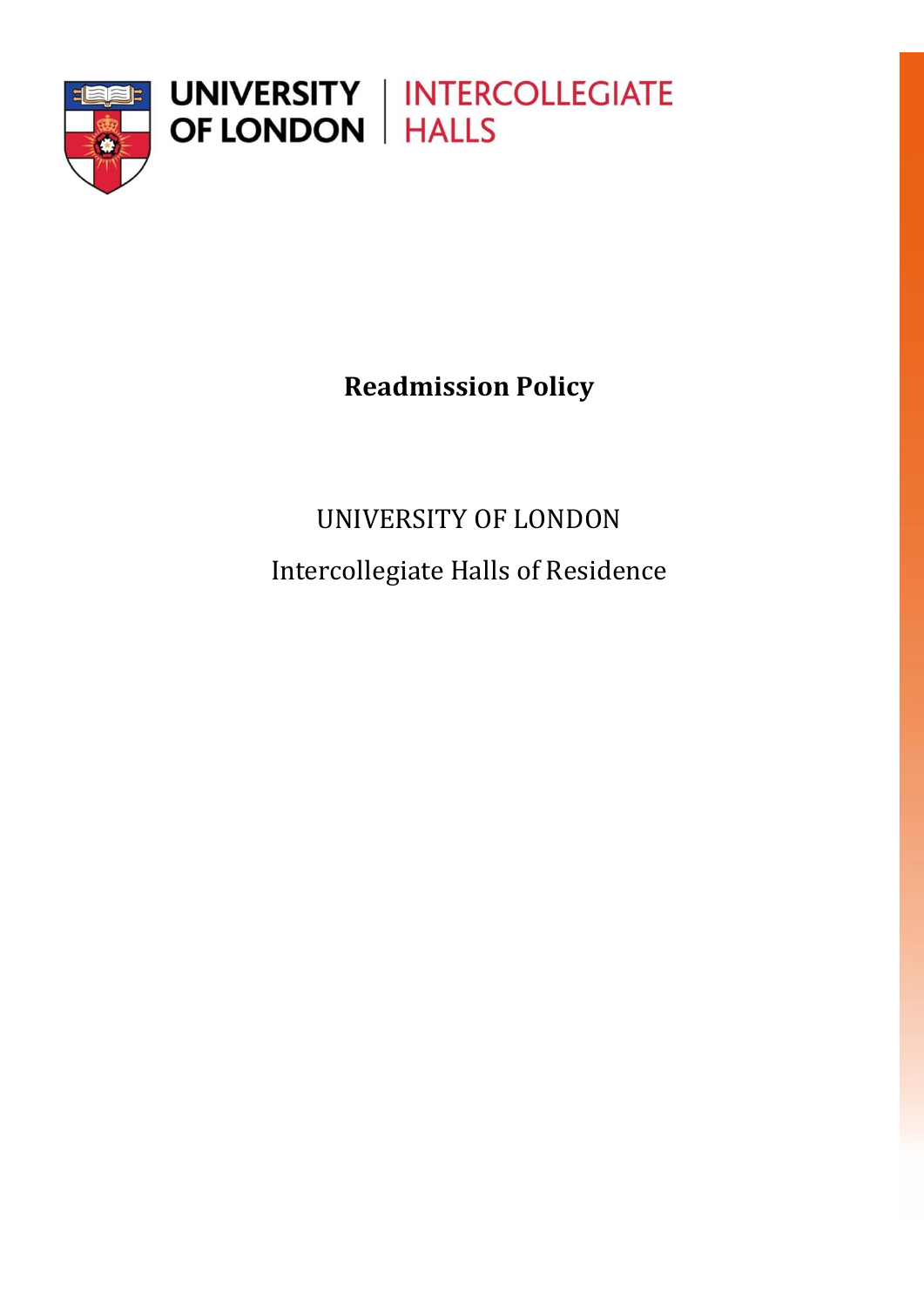

## **Readmission for a second year**

Every year we offer our current Students the opportunity to apply for a second year of residence in an Intercollegiate Hall. We take the following criteria into consideration when allocating re-admission places:

- 1. Preference would be given to students who have lived in Intercollegiate Halls for less than 15 months during the past three academic years;
- 2. The student has made a positive contribution to the community within their Intercollegiate Hall;
- 3. The student has no disciplinary warnings from the University of London;
- The student has never previously been asked to leave any Intercollegiate Hall for serious misconduct;
- 5. The student has a good credit history with the University of London; and
- 6. The student will remain as a registered full-time student at a publicly funded university in London the following academic year.

Although dependent on demand, applications that do not meet the above criteria will normally be rejected. The Hall Warden's decision for readmission is final and not open to appeal.

Each Intercollegiate Hall reserves a small proportion of its bed spaces for returning students – with a fixed number of different room types reserved. It is not possible to guarantee a particular room type or location to any individual student.

## **Guarantee of early arrival and room preference**

Should a student be successful in their application for readmission for a second year, they will be eligible to apply for the following two benefits:

- 1. Early arrival to their Intercollegiate Hall on the Tuesday before Arrivals Day (which is usually the second or third Sunday of September);
- 2. Subject to availability within the allocated room-types set aside for returning students, the option to choose their room type within their Intercollegiate Hall.

In order to receive this guarantee, the student will be expected to:

- Assist the Warden's Team with pre-arrival preparations in the hall on the Saturday before Arrivals Day (four hours)
- Assist the Warden's Team as part of their hall's Welcome Team on Arrivals Day (09:00 18:00);
- Host two welcome events in the hall within the first two weeks after Arrivals Day for new students.

Please note that students will not receive payment for these three obligations and the guarantee will serve as the benefit.

## **Readmission on grounds of disability or other medical condition**

If you would like to be considered for readmission to halls on grounds of a medical condition or disability affecting your physical or mental health, then you will need to submit a supporting letter from a doctor as part of your application. The doctor must be registered in the UK or an EU/EEA country. The letter must be written in English on official paper and signed or stamped by the doctor; and must clearly state that the doctor recommends readmission to the Intercollegiate Halls. It is not sufficient only to provide proof that you have a particular medical condition: there must be a clearly written recommendation for readmission meeting all of the aforementioned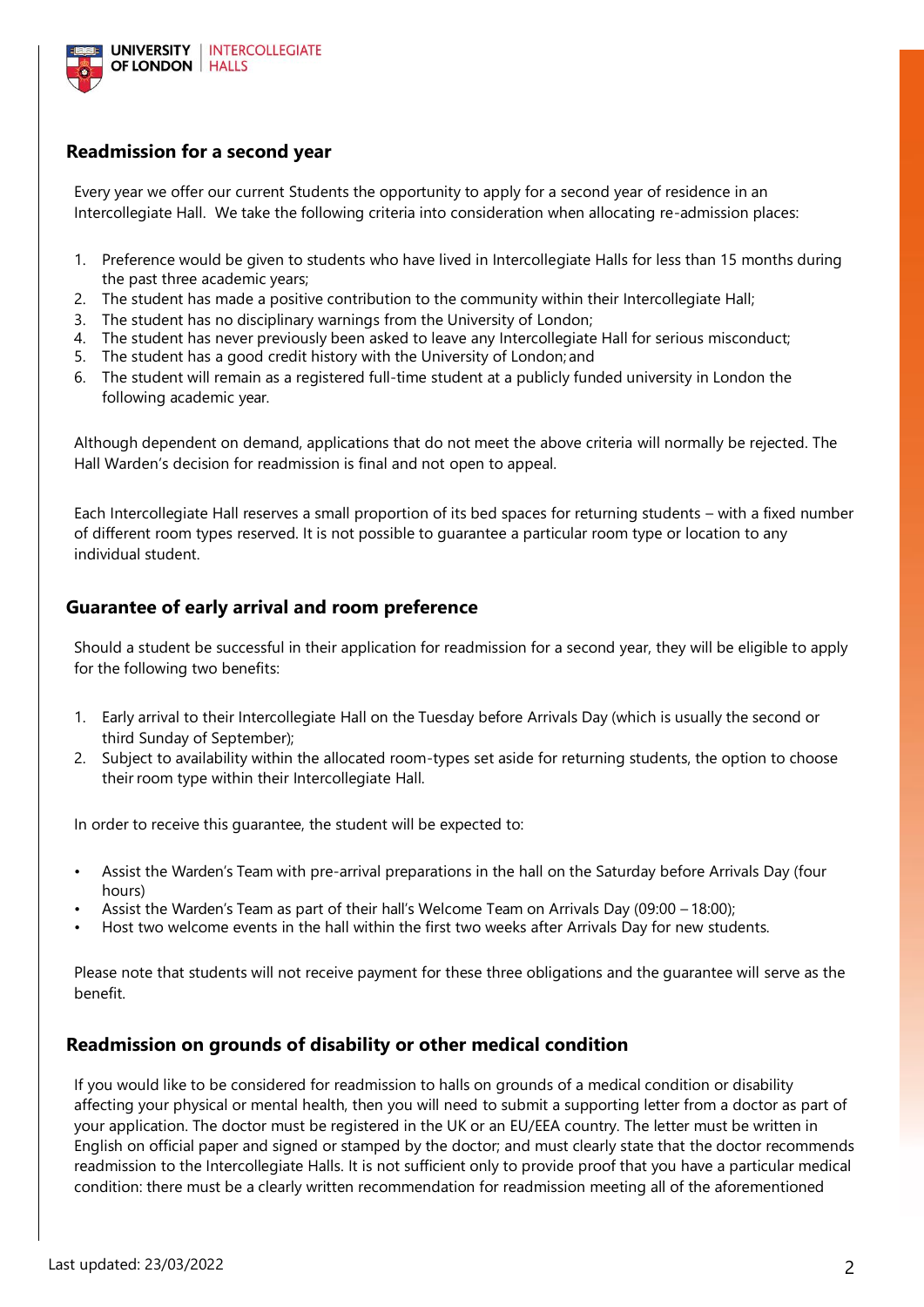

criteria.